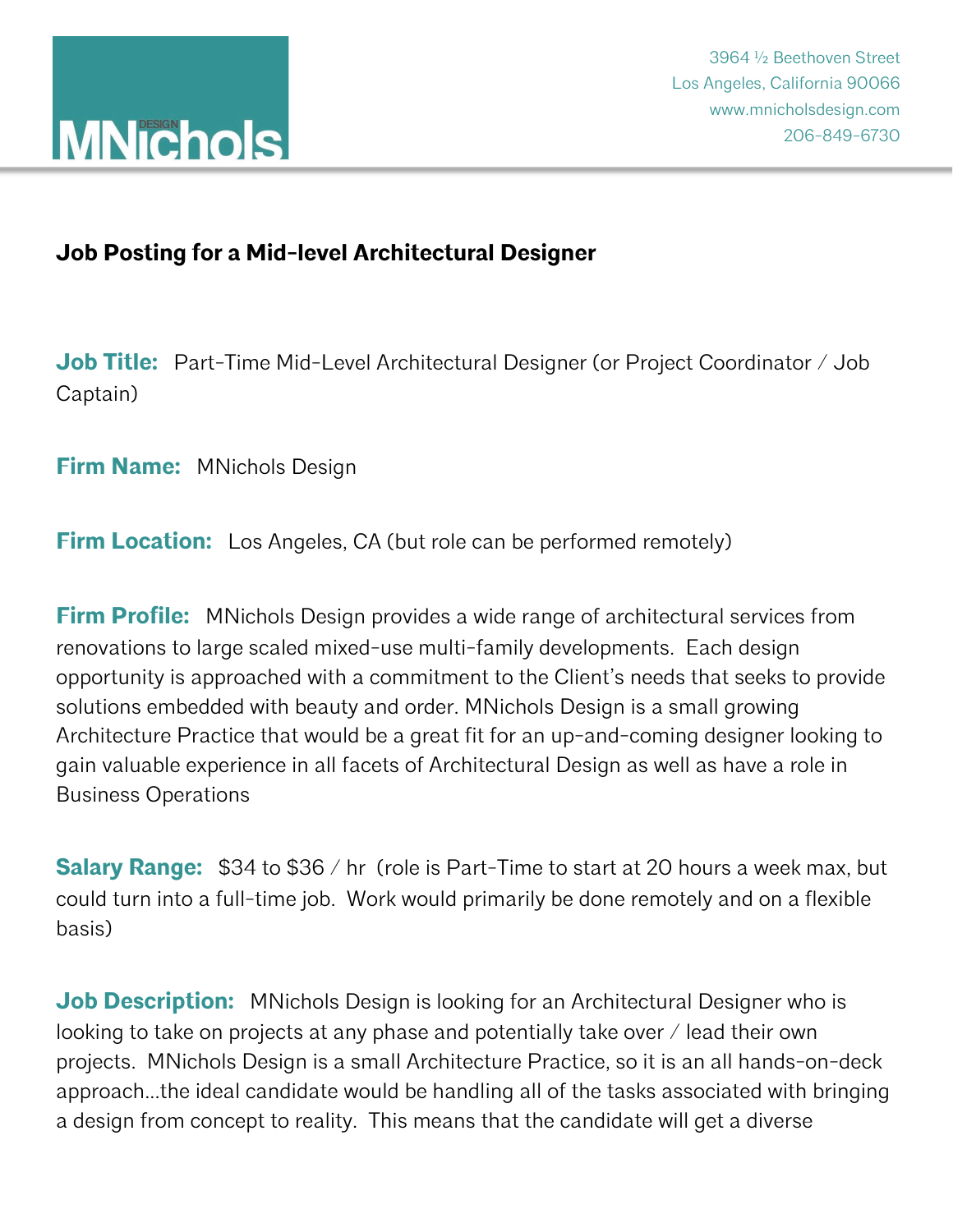## **MNichols**

3964 ½ Beethoven Street 3964 ½ Beethoven Street Los Angeles, California 90066 Los Angeles, California 90066 www.mnicholsdesign.com www.mnicholsdesign.com 206-849-6730 206-849-6730

Experience that is more than just designing one element or implementing redlines – they will learn everything that it takes to successfully deliver a project across the different Design Phases. The ideal candidate will also get experience in the Business Operations side of things. This is a unique experience that will offer interested designers an opportunity to learn firsthand how to run / start an Architecture Practice as well as provide the opportunity to lead projects without having to spend a decade proving oneself as is typical of the standard Architecture Firm Hierarchy. MNichols Design is currently experiencing more work than can be handled, so an Architectural Designer (aspiring to become a Licensed Architect) who can take over, design, and manage projects on their own is desired. This is an opportunity for a young designer to obtain direct design experience. As long as the design skills and knowledge are sufficient, the candidate will be implementing their own design with the leadership of MNichols Design overseeing it. This job is not for someone looking for a typical Architecture Firm position that wants to be assigned limited tasks in a controlled assembly line fashion – it is, however, an exceptional opportunity for the ambitious and self-directed Designer that wants to grow their ability to bring Their Designs to life, from project start to project completion.

**Job Requirements:** Looking for someone with 3 to 5 years of experience working at an Architecture firm with a focus on single family, multifamily, and commercial projects. Someone with Project Coordinator or Job Captain experience is a plus. Ideal candidate would be working towards becoming licensed and assuming the role of Project Architect. Desired skill set includes:

- Revit Proficiency (Advanced User)
- Proficient in Adobe Photoshop, Illustrator, and InDesign
- Proficient in Rendering with Enscape
- Experience in developing, implementing, and following Design / Revit Standards and templates
- Able to work off of reference sets and documents with minimal direction, but knows when to ask questions